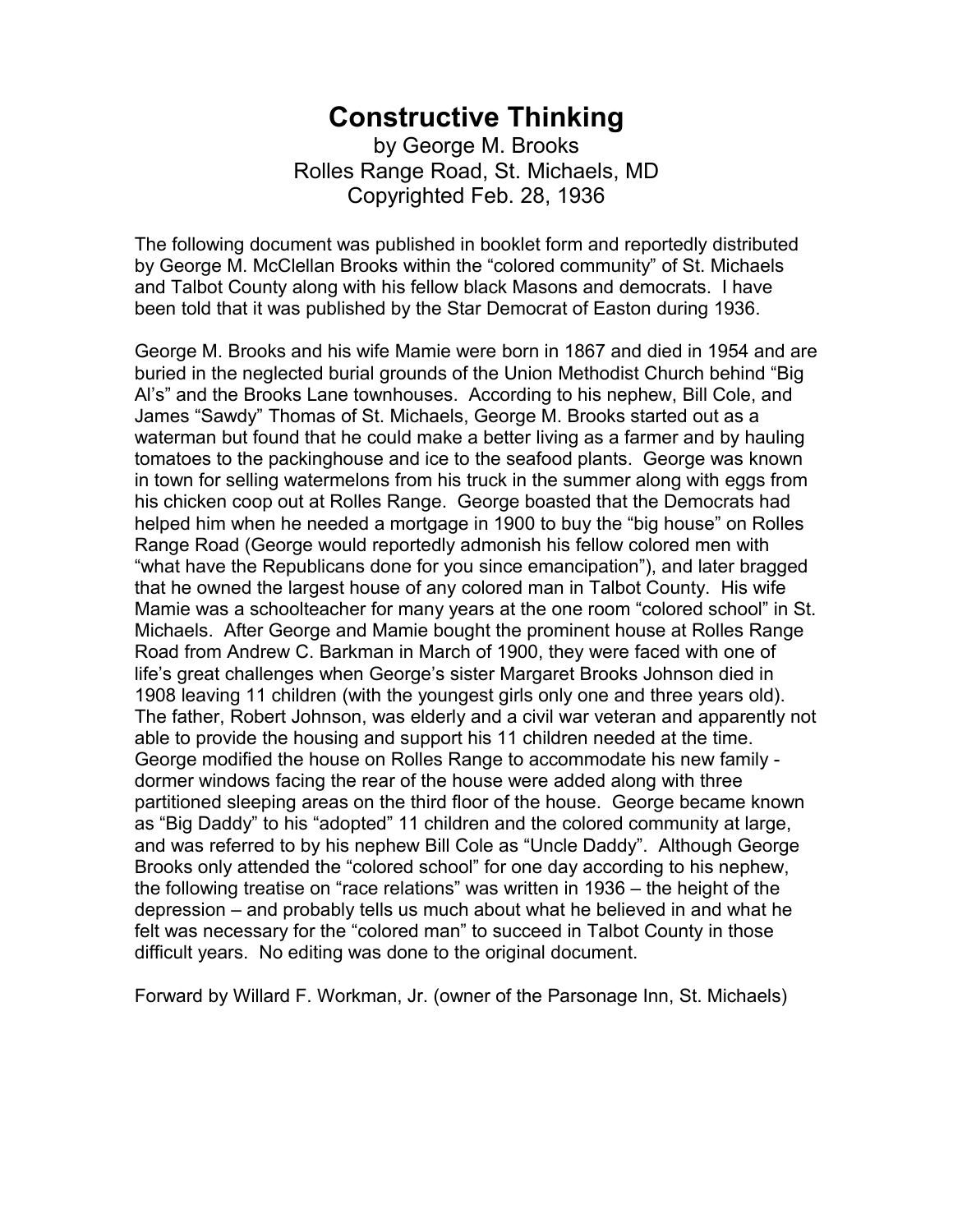## PREFACE:

The object of this book is, if possible, to help do away with much of the so-called race prejudice and bring about a better understanding between the two races. Nothing but the truth will set us free.

## Chapter I

No man ever did anything worth while without first doing some very good thinking. Now the question I want to ask myself is; how much constructive thinking is the colored man doing? In answer to this question I will say that the colored man has very little thought as to what tomorrow will bring. Since from one blood sprang all nations, why is it that the colored man is so far behind the other races. God has so arranged it that whosoever will do may. God does not hold back anything from any particular race or color. God will give wisdom and understanding to any person just for the asking, and the only condition is we must believe. For 315 years the white man has tried and is still trying to make something out of us. Still we don't seem to catch on very good and today, if we were turned out on our own merit, what would become of us? We only have to work for three things – something to eat, something to wear and a shelter. Here we have all three of these things at our fingers ends, if we could have ambition enough to grasp them. Now there is nobody to blame for this but our own self. If we say someone has kept us back we don't tell the truth, because God did not put the crude material here for any particular person. If the colored man don't dig it is because he has not the wisdom or the understanding. Without wisdom and understanding no man ever gets very far in this world. Now let us stop here and think for a moment. The white man will go in the forest and when he comes out the chances are he will bring out a steamship under his arm. Why is it that the colored man could not do this same thing? It is because we are not thinking. They are not looking ahead. We know that we are just as able to work as any people on earth and since we know that no people can survive without working why shouldn't we learn how to do anything any other man on the face of the earth can do. It is impossible to make angels out of any people by giving them Hell, so for this and other reasons we should not fight the hand that has made it possible for us to exist.

Hear ye! Hear ye! Hear ye! Men, women and children throughout the country. It is now high time for us to wake up and get down to some good hard constructive thinking. For instance we must put some reality into our religion and do away with so much formality which is practiced so much in our every day life, and how much better it would be for all if we did this. We know according to the word of God that whatsoever ye sow shall ye reap, so for that end we would be better off if we would sow good seed at all times. There is so much for us to think about, so many things we could do to make burdens lighter for the man who has had our burdens on his shoulders for 315 years. Again if we stop to think that the same thing that that it takes for the maintenance and existence of the white man is applied to the colored man; which is something to eat, something to wear and a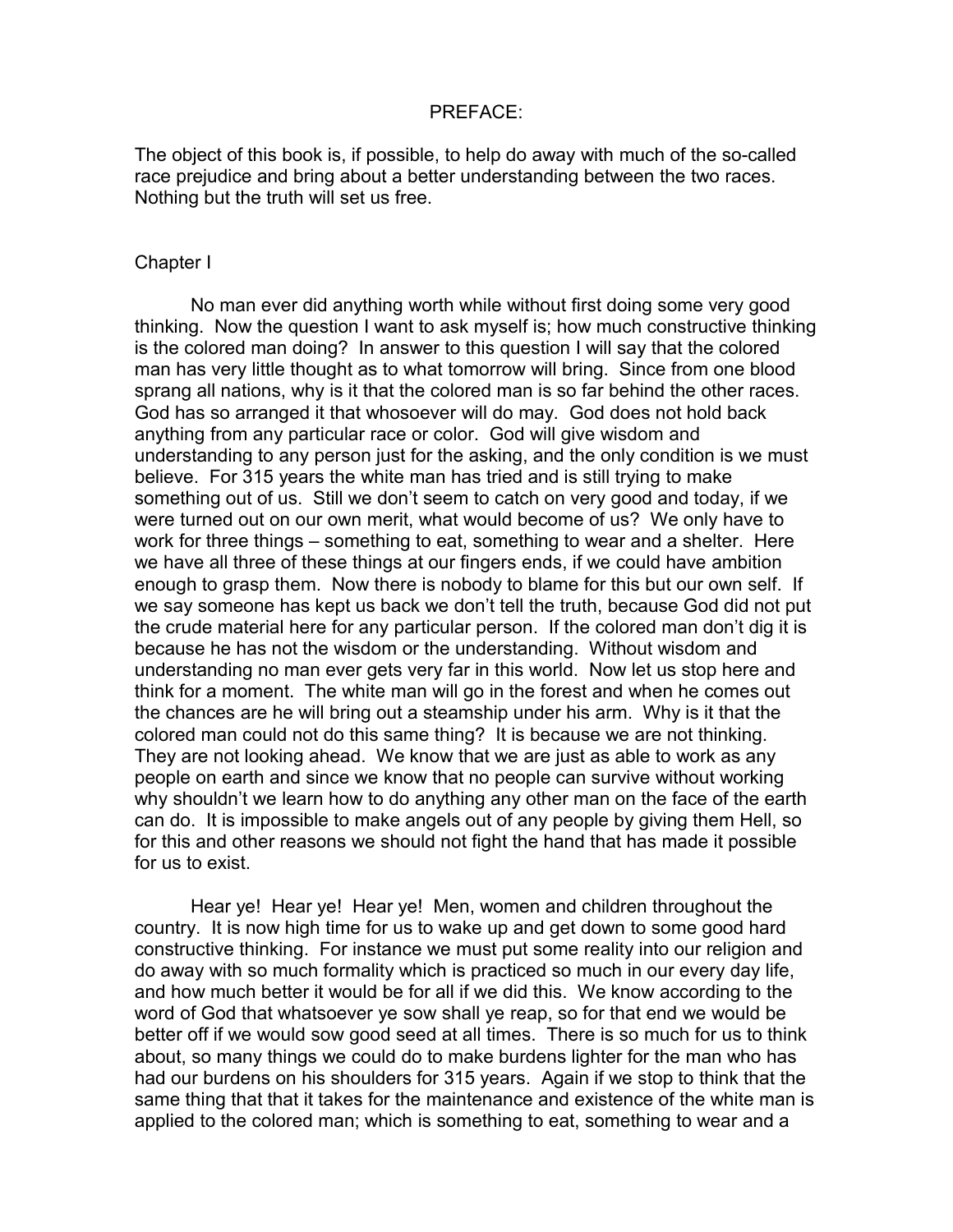shelter. God gave this material to every man and to get out whatsoever he had wisdom and understanding to get out. Then, if this is true, which it is, why is it that the colored man is so far behind?

We have been taught to work, we have been taught to read the word of God, so let us stop to think for a moment that we as men can make our chance as good any man's chance on the face of the globe. So why sit down and howl about our chance when we have the opportunity to make a chance for ourselves and no man can hinder.

First of all, let us consider the source from whence we came. Second, acknowledge the truth whenever you hear it spoken. Third, let credit go where it belongs. Fourth, be always willing to trust God on his merit. Fifth, stop growling and complaining and roll up your sleeves and go to work, and make a chance for yourself.

Let us stop to think for a minute. There is a living in the earth for every soul. Some get more than they need, others get all they want, and many hardly get enough to keep soul and body together. Now this looks one-sided, looks like God thinks more of one man than he does of the other, looks like the last man is not getting a square deal. But let us view the situation in a different light. Let us know the truth and that is this: Down through all ages one man has been known to out wit another by using better wisdom and understanding than the other fellow, and finally gets more of the world's goods and therefore makes a better chance to raise himself up as the first man has. Again let us stop to think and ask ourselves the question, does God hold back anything from any person who asks for it and believes he is going to get it. We will say No because he is a God of truth and cannot lie. When he says Ask anything of me in faith and believing and I will give it to you. To my mind this is a fair statement. God has everything and nothing to sell, so if we want wisdom ask and it shall be given. If we want understanding knock and the door will be opened unto you. If we seek we will surely find. Then why should the colored race be lagging behind?

Just think of this: Mr. Henry Ford and his wisdom is giving work to possibly 125,000 people. Yet with all the crude material Mr. Ford has taken out of the earth there is not a man on earth who can miss it. So others still have a chance. Mr. Ford made his own chance and the colored man has his own chances and no man can stop it.

Mr. Booker T. Washington, the greatest colored leader we have ever had, who rose up from an old dirt floor cabin and climbed to the top of the ladder, has gone from the stage of action, yet there is ample room for thousands of others if they chose to make themselves so. Now here are two men I have spoken of and the only things that carried them to the top of the ladder was wisdom and understanding. Countless thousands have gone up the same way.

Since we know that if a man has no wisdom and understanding he does not get anywhere, then it is necessary for any man who wants to make the world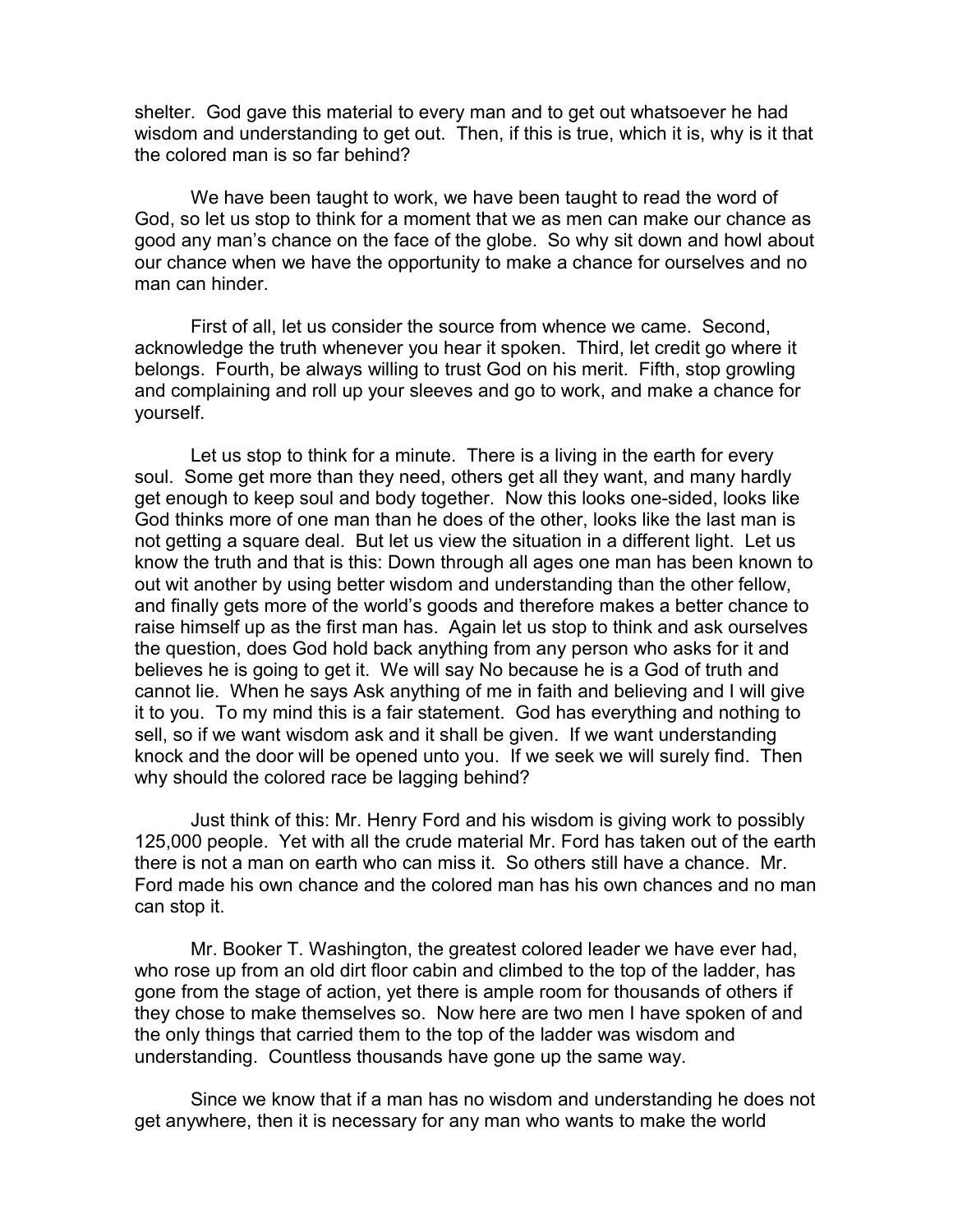better than he found it, to ask first for wisdom and understanding, then other things will be added. We people do a lot of praying but not much believing and this is where we lose out. The white man has proved himself to be our best friend, but some of us fail to see this point. Why do I say this? Because down through the whole 68 years I have lived I have never failed to find a friend in the white race, then too when we look around we can see the white man constantly toiling and struggling in order to bring about a high type of civilization for the colored man. Now with this undeniable fact in view we should greatly appreciate what is being done for us. From now on let us stop finding so much fault, stop grumbling and growling, and instead roll up our sleeves and go to work helping the white man bring about the required amount of civilization that is due every man on the face of the globe. We have made mistakes but we don't have to keep on making them.

We have said things that were not the truth but we don't have to keep on saying them.

At this point let us learn what the truth is and what it stands for and our problems will be solved. I am convinced that the white man is glad to see the colored man try to do something for himself. Every man is proud when he can see the profits of his own labor and today the white man looks back over a period of more than three hundred years. Today he has got us sitting as members of the Grand Jury along side of him administering justice from the highest law body of the land. Certainly the white man is proud of what he has accomplished. As everyone knows it is a little bit more than a notion to go out, get wild things and tame them. Such was our condition 315 years ago. If, however, the white man is proud of the good things he has done then cannot we colored people try to do something we can be proud of, as there is yet plenty of room. The truth will set us free. So first let us learn what the truth is, next give credit to whom it belongs, work while it is called day, save what we make. The white man is trying to teach us all these things and even more if we will only grasp them. As we have said there is a bright side somewhere and we can only find the bright side by letting the truth guide us. When we gain wisdom plus understanding then we will know what the truth is and what it stands for, then too since God has plenty of wisdom and understanding for the asking we can get it if we believe. There is no justifiable reason for us as colored people to be lagging behind. In my weak judgement, as I have before said every man makes his own chance – let it be good or bad.

## end

Postscript: It is interesting to see George Brooks refer repeatedly to "315 years" of experience for the white man in our country – which puts the date back to 1621. It was in 1620 that the Mayflower set sail from Plymouth, England to the new continent (with a charter to establish "New England") and arrived on the shores of Cape Cod in November. After five weeks of exploration along the coastline, the settlers came ashore in December at a place they named "Plymouth Rock" and established the first permanent American settlement.

The reference to Booker T. Washington along with Henry Ford by George Brooks